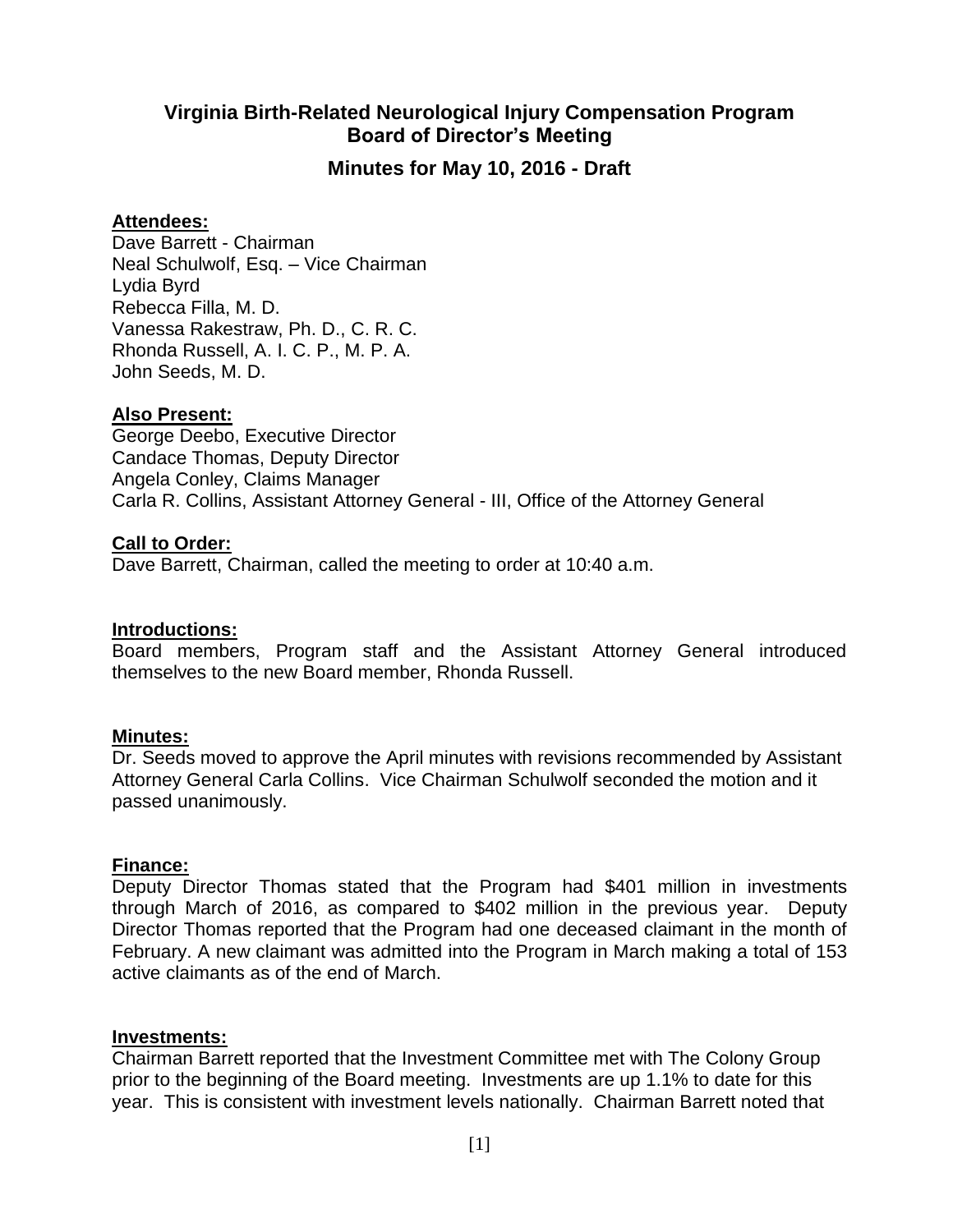the Investment Committee voted to move a portion of the Program's investments out of Treasuries and other fixed income accounts. Director Deebo advised the Board that he is waiting to hear the status of a candidate nominated to replace Chairman Barrett as the Board's Investment Representative. Vice Chairman Schulwolf moved to approve the Financial and Investment Reports. Dr. Filla seconded the motion and it passed unanimously.

## **Public Comment:**

None.

# **Closed Session (Legal/Claimant Issues/Pending Cases):**

Vice Chairman Schulwolf moved in accordance with the provisions of Sections 2.2-3711 (A)(7) and 2.2-3705.5 (16) of the Code of Virginia, that the Board go into closed meeting for the purpose of:

Consultation with legal counsel and briefings by staff members or consultants pertaining to actual or probable litigation, where such consultation or briefing in open meeting would adversely affect the negotiating or litigating posture of the Board, and consultation with legal counsel employed or retained by the Board regarding specific legal matters requiring the provision of legal advice by such counsel regarding:

Discussion of records the Virginia Birth-Related Neurological Injury Compensation Program is required to keep confidential pursuant to Virginia Code Section 38.2-5002.2; more specifically, records concerning the deliberations of the Board of Directors in connection with specific claims, as prevented from being disclosed by Virginia Code Section 38.2-5002.2 (iii) and regarding pending litigation.

The motion was seconded by Dr. Rakestraw and passed unanimously. Assistant Attorney General Carla Collins left the room upon Director Deebo's request and returned for the remainder of the Closed Session upon Director Deebo's request.

# **CERTIFICATION**

Vice Chairman Schulwolf moved the adoption of the following resolution:

**WHEREAS**, the Virginia Birth-Related Neurological Injury Compensation Program's Board has convened a closed meeting on this date pursuant to an affirmative recorded vote and in accordance with the provisions of The Virginia Freedom of Information Act; and

**WHEREAS**, Section 2.2-3712 of the Code of Virginia requires a certification by this Board that such closed meeting was conducted in conformity with Virginia law;

**NOW, THEREFORE, BE IT RESOLVED,** that the Virginia Birth-Related Neurological Injury Compensation Program Board certifies that, to the best of each member's knowledge, (i) only public business matters lawfully exempted from open meeting requirements by Virginia law were discussed in the closed meeting to which this certification resolution applies, and